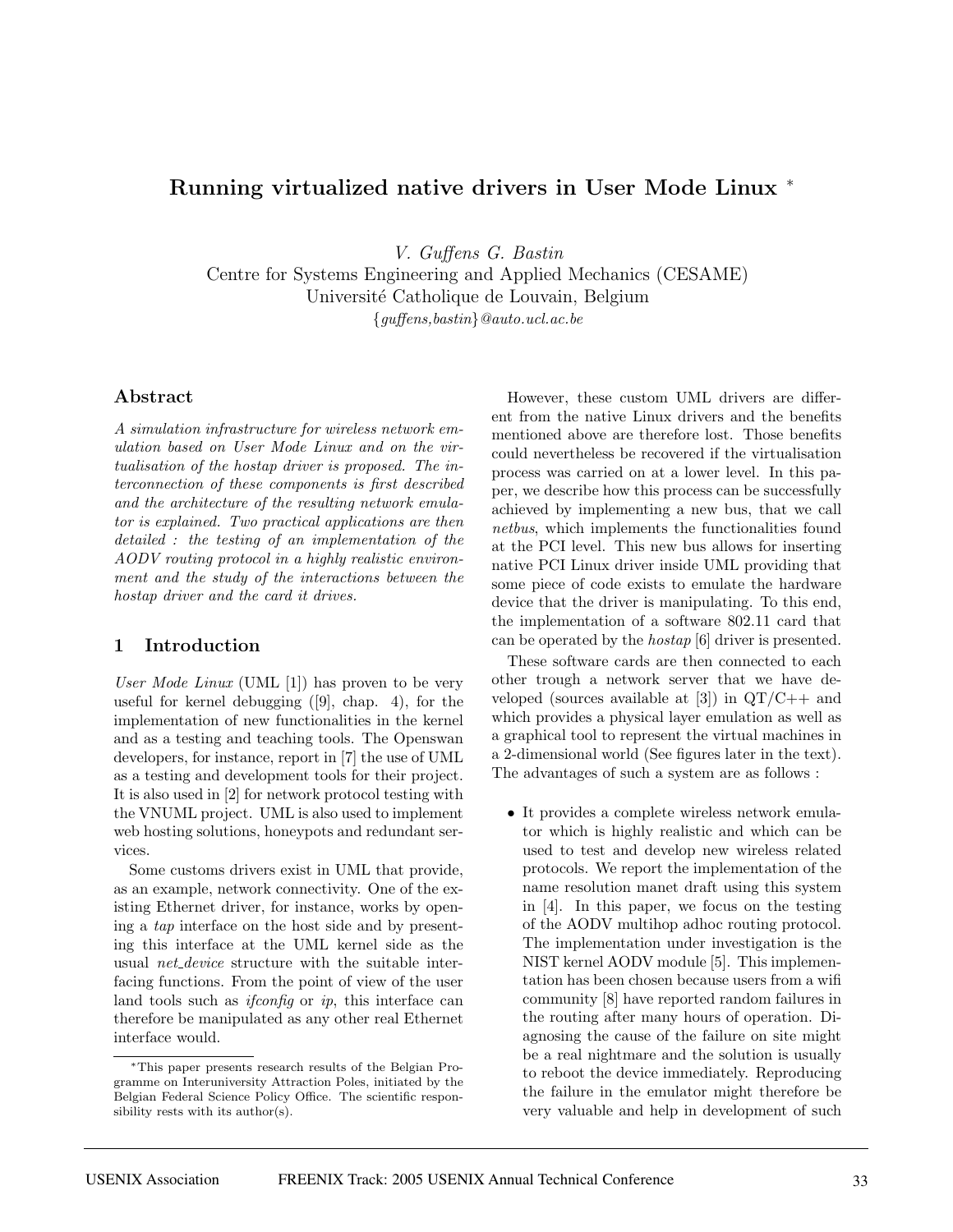citizen networks.

• It can be used as a teaching tool to understand how a driver works.

In Section 2, the architecture of the emulator is first described and in Section 3 and 4 it is shown how it can be used to efficiently debug the AODV routing protocol and to help in understanding the interactions between a driver and the hardware it drives. Some related works are mentioned in Section 5 and the conclusion is given in Section 6

### **2 Emulator architecture**

As described in the introduction, the main components used in the emulator are the User Mode Linux kernel code and a wireless driver. For this work, we chose the hostap driver [6] because it supports different kind of hardware and its hardware dependent code is therefore neatly separated. Furthermore, the hostap driver may be setup as an access point and supports software-based encryption. The advantages of the Linux kernel are, among others, availability of the source code, availability of advanced networking features, increasing use in embedded network devices and huge amount of networking related softwares. In the context of this paper, the availability of a stable User Mode port is of course essential.

Linking the hostap driver with the User Mode kernel requires the resolution of all symbols from the kernel's exported symbol table which is not possible as User Mode Linux does not contain any bus implementation. Unresolved symbols, whose names are self-explanatory are for instance : pci\_enable\_device, writew and readw.

The first component that had to be implemented was therefore a simple bus suitable to export the required symbols for the hostap driver to be inserted in the kernel. The modification of the hostap driver is minimal and consists in replacing unresolved symbols with the new ones, along with some minor modifications due to the simpler implementation of our bus compared to a standard PCI bus. We refer to this bus as "netbus" as its primary use is to connect a network device to UML. The functionalities of this bus, sending and receiving data as well as transmitting interrupt signals are implemented with TCP connections. Once the hostap driver is successfully linked into the kernel, it must of course act on a device which also has to be emulated.



Figure 1: Interconnection of the driver with the UML kernel

## **2.1 Interconnection of the components**

As any other device, our emulated wireless card has to be connected or "virtually plugged" into the UML via netbus. This situation is depicted in Fig. 1 showing the different interconnections existing between the components introduced above. The emulated wireless card runs as a different process, which is the emulator itself. This core program is written in  $QT/C++$  and also implements the physical layer emulation as well as a visualisation system.

As mentioned above, netbus is built with TCP connections and the core emulator is therefore written as a TCP server.

The architecture of the emulator is depicted in Fig. 2 where it can be seen that the hostap driver is represented as a TCP client which is implemented on top of netbus. When the driver tries to register itself, it calls a function netbus register device which tries to bind to the emulator server socket. If the operation is successful, a new object implementing the virtual wireless card is instantiated in the emulator. The visualisation system displays an icon representing the mobile node with a surrounding circle which represents the reachability zone of the card (See more details later in the text).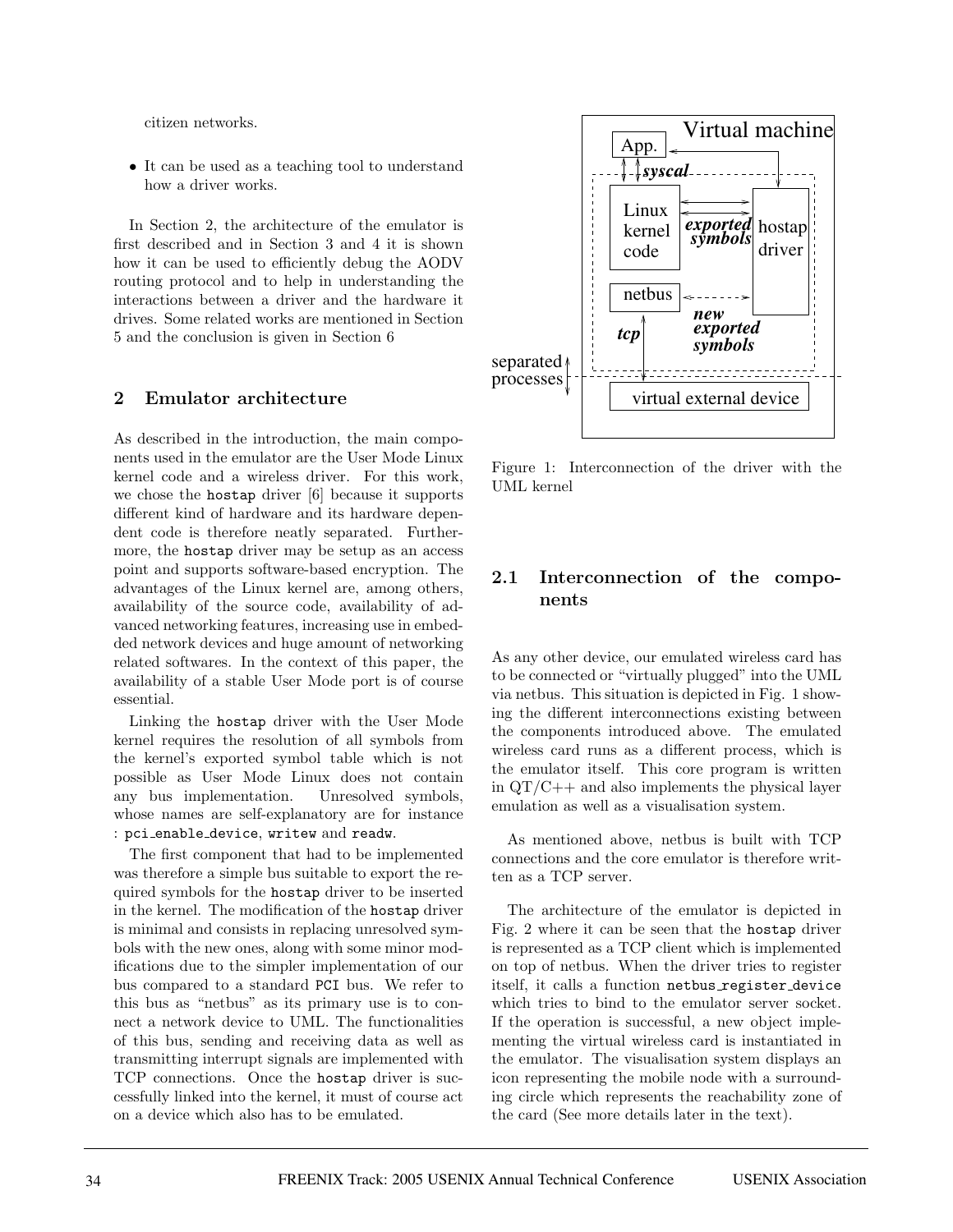

Figure 2: Architecture of our wireless emulator

### **2.2 Netbus implementation**

As mentioned previously, the connection between the emulated card and the driver is realised with a TCP connection. Using TCP makes it possible to run multiple UML machines on different hosts. The simulation can therefore be distributed among multiple CPU's. The TCP protocol has been chosen for its reliability. Indeed, it is not desirable to introduce uncertainty in the delivery of interrupt and data as one would like to control in a deterministic fashion if packet drops occur or not.

In our prototype, two different TCP connections are used : one connection is used for data transmission while the other is only used for interrupt emission.

The client socket corresponding to the interrupt line at the UML side is configured in ASYNC mode and the associated SIGIO signal is registered in UML as an interrupt signal associated with the wireless card. The data line operates in blocking mode. This is necessary as, from the UML point of view, the read/write operation has to be "atomic" and must be completed entirely before the UML may continue to execute. Every command sent on the data line is therefore followed by a blocking recv call which waits for an acknowledgement from the card and synchronises the kernel with the card.

As packets are transmitted by the hostap driver



Figure 3: The setup used for testing the AODV protocol

by a series of writew command (programmed IO), the synchronisation mode described above induces a high latency in packet transmission. Therefore, an extra feature has been implemented in netbus which permits to send a block of "len" bytes of data in a single blocking operation. In some sense, this feature is analogous to a DMA in a real hardware.

## **3 A testbed environment**

With the spreading of roof-top wifi networks, dedicated devices such as the meshbox and dedicated distributions such as *OpenAP* started to appear. Basically, these devices should be configured as AODV routers, installed at the right position and forgotten. Unfortunately, stability issues, interoperability problems or unexpected circumstances often prevent such an ideal situation to occur. In this Section, we report our attempt to reproduce a typical breakdown in a multihop ad-hoc network.

The setup is shown in Fig. 3 and a zoom on the fixed nodes is depicted in Fig. 4. A video captured during the experiment can be downloaded at [3]. The machine named  $UMLx$  received and IP adresse of 192.168.0.x.

Obviously, this setup puts the system at loads and AODV messages are printed on the nodes console as soon as other nodes are coming in their reachability zone (as depicted by the yellow circles in Fig. 3). After letting the system run for a while, it was then found that a ping from  $UML6$  to  $UML3$  would only receive a single reply while a ping from UML3 to UML6 would receive no reply at all.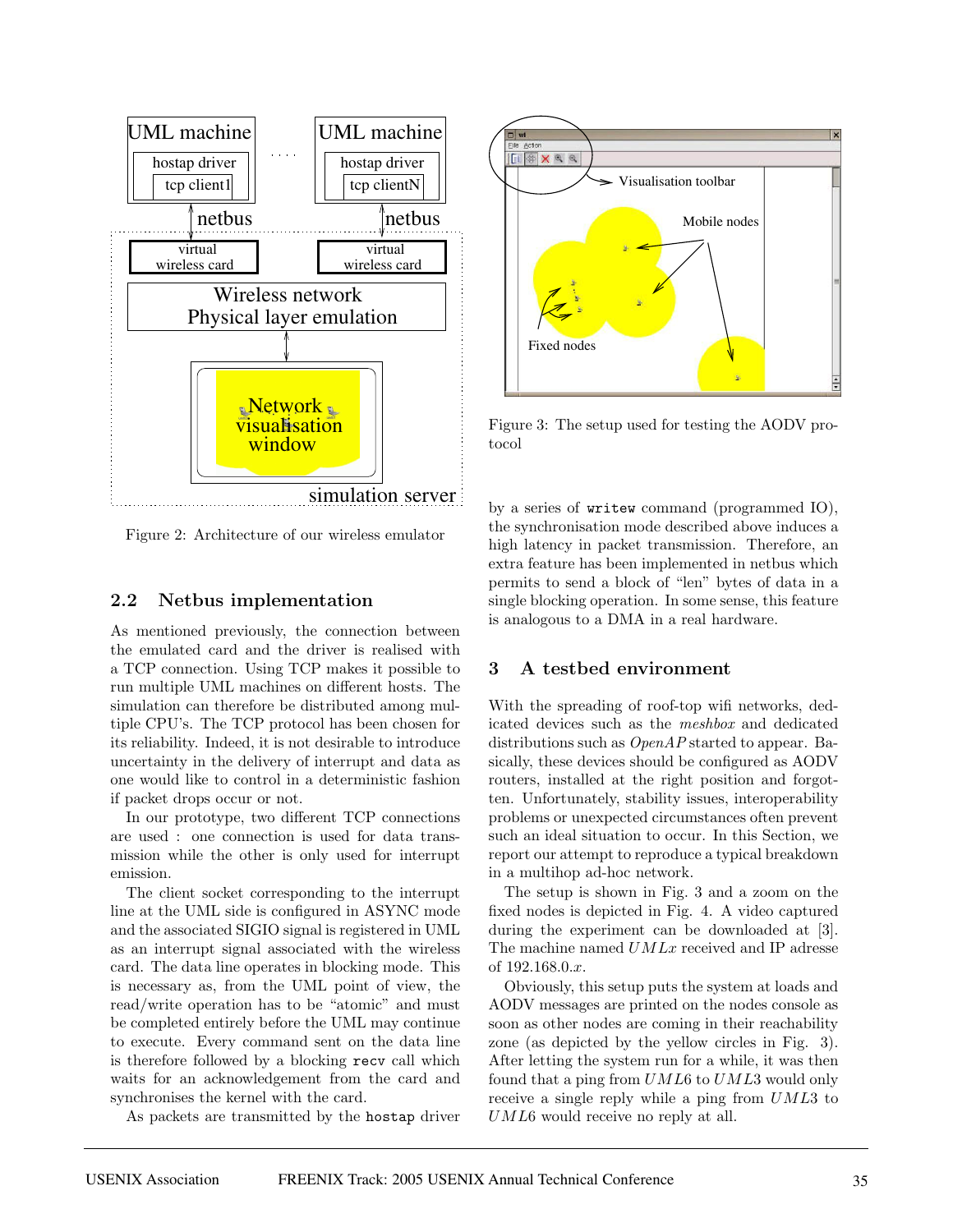

Figure 4: A zoom on the fixed nodes

A first tool at our disposal to understand what is happening is the use of the tcpdump packet capture program and the ethereal analyser. The trace acquired at UML5 is shown in Fig. 5. It can be seen in lines 35-38 that the ping request is arriving at UML5 and forwarded toward UML3 as is the first ping reply in the reversed direction. Lines 45- 47 show the AODV hello messages with a lifetime of 3 seconds. The next trace, acquired at UML03 is shown in Fig. 6 with the Ethernet addresses where one can see the same sequence of two ping requests with one ping reply. However, the destination Ethernet address of the ping reply now comes as a surprise as it corresponds to the hardware address of  $UML6$  showing that  $UML3$  tries to bypass  $UML5$ . A look at Fig. 7 showing the AODV routing table of UML6 and UML3 reveals that UML6 is present in the routing table of UML3 while the reverse is not true. Indeed, it can be seen on the last line of Fig. 6 that UML3 can receive the hello messages from UML6.

A quick check revealed that the transmission power of UML3 had been modified at the beginning of the simulation and that its transmission range was therefore smaller than the transmission range of UML6. The first ping request was creating a reverse route on its way toward UML3 and the first reply was therefore reaching UML6. After the first hello message from UML6, the routing table in UML3 was modified and the ping replies were sent directly to UML6 which could not receive them because of the limited transmission power of UML3.

This practical example that actually occurred in the simulator is in fact widespread in practice and had been reported many times (for instance in [8]). It occurs notably when an AODV router is setup with a high power transmission while people trying to connect to it use a regular laptop card with smaller power transmission. The realistic physical transmission model used in the simulator allowed for recovering a typical situation often encountered in practice while the use of UML allowed for using conventional tools such as tcpdump for the debugging. This latter point might be of great practical interest for evaluating wireless oriented distribution before deploying them in the field.

### **4 A teaching tool**

Although the results presented in the previous section did require an ergonomic simulation environment and a realistic enough physical layer emulation, the same results could have been obtained without the hassle of emulating in software the behaviour of a real hardware card. It would have been sufficient to code a UML specific driver just like the already existing tun/tap Ethernet driver. This would require, however, the complete rewriting of the userland interface, including the wireless extension. In this section, we present some results that specifically exploit the virtualisation of the wireless driver.

Indeed, with the help of the emulated hardware card, it is very easy to obtain detailed information about the internal mechanisms involved in the operation of the card. For many programmers, the interactions between the driver and the device remain a *terra incognita* that we may easily explore with our emulator. Fig. 8 and Fig. 9 show two different traces that can easily be obtained from the emulator software log file. The trace of the Fig. 8 can be read as follows :

- 1-3 The driver sets the parameter for a future command to 0x93c and send the command CMDCODE ALLOC which interprets the given parameter as the size of the segment to allocate
- 4-5 Internally, the driver sets the event register bit corresponding to the memory allocation event and writes the ID of the allocated frame at the expected memory location
- 7-9 The events are acknowledged by the driver

This initialisation phase allocates memory regions referred to by their frame ID to be used later for packet transmission and reception. This is shown in Fig. 9 which display a trace corresponding to the transmission of a data frame. The netbus send com-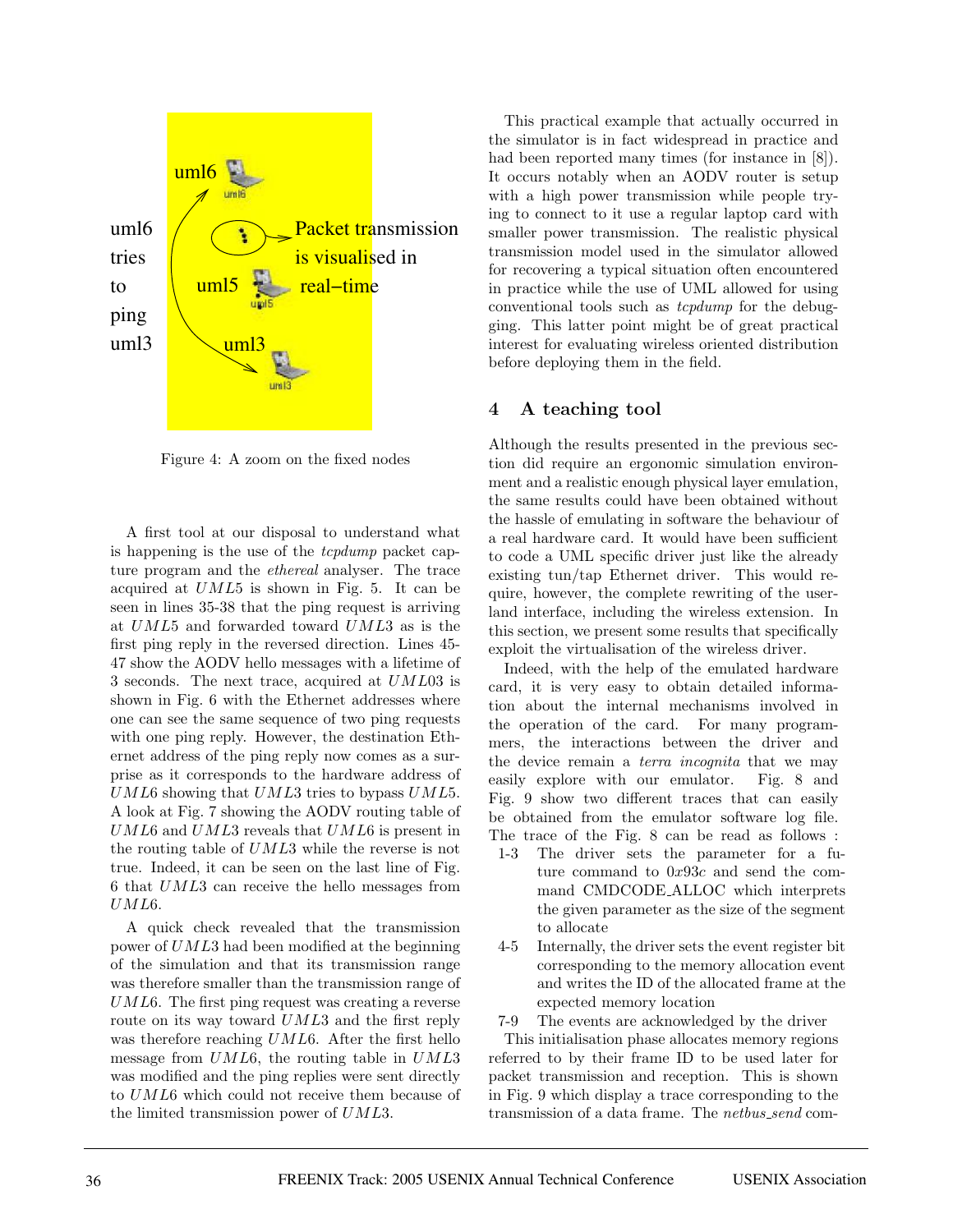| 35 8.502093  | 192.168.0.6 | 192.168.0.3                                                   | ICMP | Echo (ping) request |
|--------------|-------------|---------------------------------------------------------------|------|---------------------|
| 36 8.502277  | 192.168.0.6 | 192.168.0.3                                                   | ICMP | Echo (ping) request |
| 37 8.537036  | 192.168.0.3 | 192.168.0.6                                                   | ICMP | Echo (ping) reply   |
| 38 8.537144  | 192.168.0.3 | 192.168.0.6                                                   | ICMP | Echo (ping) reply   |
| 45 9.581531  | 192.168.0.3 | 255.255.255.255                                               | AODV |                     |
|              |             | RREP D: 192.168.0.3 0: 192.168.0.3 Hcnt=0 DSN=1 Lifetime=3000 |      |                     |
| 46 9.999939  | 192.168.0.5 | 255.255.255.255                                               | AODV |                     |
|              |             | RREP D: 192.168.0.5 0: 192.168.0.5 Hcnt=0 DSN=1 Lifetime=3000 |      |                     |
| 47 10.336736 | 192.168.0.6 | 255.255.255.255                                               | AODV |                     |
|              |             | RREP D: 192.168.0.6 0: 192.168.0.6 Hcnt=0 DSN=2 Lifetime=3000 |      |                     |
| 60 12.386353 | 192.168.0.6 | 192.168.0.3                                                   | ICMP | Echo (ping) request |
| 61 12.386556 | 192.168.0.6 | 192.168.0.3                                                   | ICMP | Echo (ping) request |
| 62 12.418465 | 192.168.0.3 | 192.168.0.6                                                   | ICMP | Echo (ping) reply   |

Figure 5: packet capture on UML5 (from ethereal)

```
11:44:01.294387 0:c0:9f:16:27:4 0:c0:9f:16:10:3 0800
                98: 192.168.0.6 > 192.168.0.3: icmp: echo request (DF)
11:44:01.314788 0:c0:9f:16:10:3 0:c0:9f:16:6d:2 0800
                98: 192.168.0.6 > 192.168.0.3: icmp: echo request (DF)
11:44:01.314936 0:c0:9f:16:6d:2 0:c0:9f:16:27:4 0800
                98: 192.168.0.3 > 192.168.0.6: icmp: echo reply
11:44:01.326203 0:c0:9f:16:6d:2 0:c0:9f:16:27:4 0806 42:
                arp who-has 192.168.0.6 tell 192.168.0.3
11:44:01.676545 0:c0:9f:16:27:4 ff:ff:ff:ff:ff:ff 0800
                62: 192.168.0.6.654 > 255.255.255.255.654: udp 20 (DF) [ttl 1]
```
Figure 6: packet capture on  $UML3$  with the Ethernet addresses (from tcpdump)

| Route Table at um16                                                                                                                                                                                                                                                                                                                      |              |                                 |                                      |         |  |
|------------------------------------------------------------------------------------------------------------------------------------------------------------------------------------------------------------------------------------------------------------------------------------------------------------------------------------------|--------------|---------------------------------|--------------------------------------|---------|--|
| $IP$ $\qquad$ $\qquad$ $\qquad$ $\qquad$ $\qquad$ $\qquad$ $\qquad$ $\qquad$ $\qquad$ $\qquad$ $\qquad$ $\qquad$ $\qquad$ $\qquad$ $\qquad$ $\qquad$ $\qquad$ $\qquad$ $\qquad$ $\qquad$ $\qquad$ $\qquad$ $\qquad$ $\qquad$ $\qquad$ $\qquad$ $\qquad$ $\qquad$ $\qquad$ $\qquad$ $\qquad$ $\qquad$ $\qquad$ $\qquad$ $\qquad$ $\qquad$ |              | Seq   Hop Count   Next Hop      |                                      |         |  |
| 192.168.0.2                                                                                                                                                                                                                                                                                                                              | $\mathbf{1}$ |                                 | 1 192.168.0.2 Valid s                |         |  |
| ec/msec: 2/827 0                                                                                                                                                                                                                                                                                                                         |              |                                 |                                      |         |  |
| 192.168.0.5                                                                                                                                                                                                                                                                                                                              | $\mathbf{1}$ |                                 |                                      |         |  |
| ec/msec: 2/591 0                                                                                                                                                                                                                                                                                                                         |              |                                 |                                      |         |  |
| 192.168.0.6                                                                                                                                                                                                                                                                                                                              | $\mathbf{1}$ | $\Omega$                        | 192.168.0.6    Valid s               |         |  |
| ec/msec: 172874790/837 1                                                                                                                                                                                                                                                                                                                 |              |                                 |                                      |         |  |
|                                                                                                                                                                                                                                                                                                                                          |              | IP   Seq   Hop Count   Next Hop |                                      |         |  |
| 192.168.0.7                                                                                                                                                                                                                                                                                                                              | $\mathbf{1}$ |                                 | 1 192.168.0.7    Valid E             |         |  |
| xpired!                                                                                                                                                                                                                                                                                                                                  |              |                                 |                                      |         |  |
| 192.168.0.6                                                                                                                                                                                                                                                                                                                              | 1            | $1 \quad \cdots$                | 192.168.0.6 Valid s                  |         |  |
| ec/msec: 2/227 0                                                                                                                                                                                                                                                                                                                         |              |                                 |                                      |         |  |
| 192.168.0.5                                                                                                                                                                                                                                                                                                                              | 1            | $\mathbf{1}$                    | 192.168.0.5                          | Valid s |  |
| ec/msec: 2/904 0                                                                                                                                                                                                                                                                                                                         |              |                                 |                                      |         |  |
| 192.168.0.3                                                                                                                                                                                                                                                                                                                              | $\mathbf{1}$ | $\Omega$                        | 192.168.0.3 Valid s                  |         |  |
| ec/msec: 172874821/157 1                                                                                                                                                                                                                                                                                                                 |              |                                 | ____________________________________ |         |  |
|                                                                                                                                                                                                                                                                                                                                          |              |                                 |                                      |         |  |

Figure 7: AODV routing table at UML6 and UML3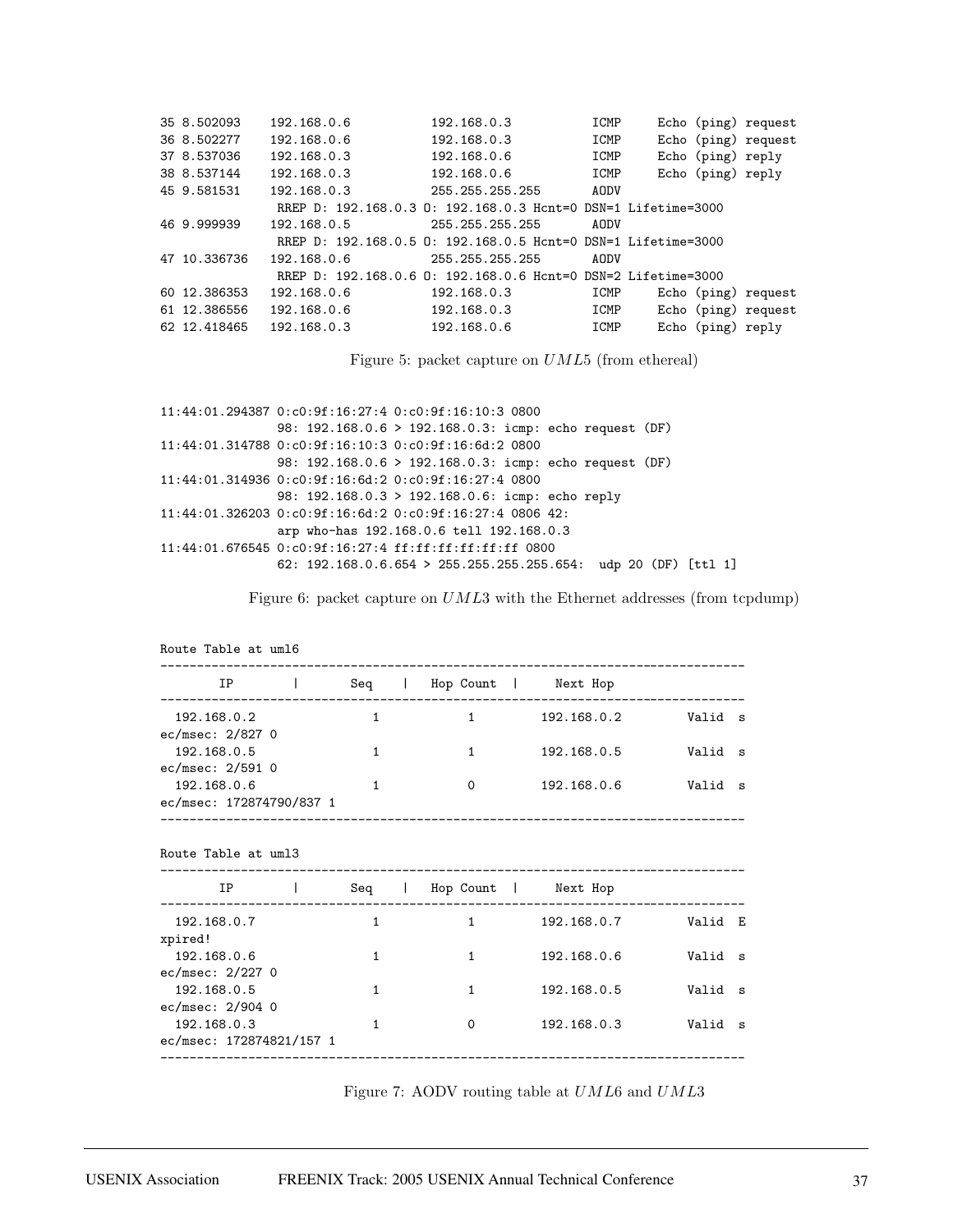```
(1) writew(0x93c,HFA384X_PARAM0_OFF)
(2) writew(0xa,HFA384X_CMD_OFF)
        (3) HFA384X_CMDCODE_ALLOC(0x93c,0x0)
(4) writew(HFA384X_EV_ALLOC,HFA384X_EV_STAT_OFF)
(5) writew(0x10,ALLOCFID_OFF)
        (6) evStat=0x18
```
- (7) writew(0x10,HFA384X\_EVACK\_OFF)
- (8) writew(0x8,HFA384X\_EV\_STAT\_OFF)
- (9) writew(0x8,HFA384X\_EVACK\_OFF)

Figure 8: Exchange between the hostap driver and the card during the card initialisation phase

```
(1) writew(0x50,HFA384X_SELECT0_OFF)
```

```
(2) writew(0x0,HFA384X_OFFSET0_OFF)
```

```
(3) netbus_send a=HFA384X_DATA0_OFF len=60
```

```
(4) writew(0x3c,HFA384X_OFFSET0_OFF)
```

```
(5) netbus_send a=HFA384X_DATA0_OFF len=6
```

```
(6) netbus_send a=HFA384X_DATA0_OFF len=1054
```

```
(7) readw(0x30)
```

```
(8) readw(0x38)
```

```
(9) writew(0x460,HFA384X_OFFSET0_OFF)
```

```
(10) writew(0x50,HFA384X_PARAM0_OFF)
```

```
(11) writew(0x0,HFA384X_PARAM1_OFF)
```

```
(12) writew(0x10b,HFA384X_CMD_OFF)
```

```
(13) HFA384X_CMDCODE_TRANSMIT(0x50,0x0)
(14) readw(0x38)
```

```
(15) Tx packet at 0x5000, len=1120
```

```
(16) readw(0x60)
```

```
(17) writew(0x8,0x60)
```

```
(18) writew(0x50,0x44)
```

```
(19) Interrupt evStat=0x8,inten=0xe09f
```

```
(20) writew(0x50,0x14)
```

```
(21) evStat=0x18
```

```
(22) writew(0x10,HFA384X_EVACK_OFF)
```

```
(23) writew(0x8,0x60)
```
Figure 9: Exchange between the hostap driver and the card during the transmission of a data frame

mand corresponds to the extra feature mentioned previously that is used to transmit an entire buffer in one operation. Line (3) corresponds to the transmission of a frame descriptor and line (6) to the packet in itself. Once all the data have been transmitted, the transmit command itself is finally issued by the driver (line  $(10)$  to  $(13)$ ) with the frame ID as parameter. Then, the card actually transmit the packet in the air (15) and the event status register bits are cleared. To our point of view, this kind of traces might be interesting to understand not only the static behaviour of a chipset as described in the datasheet but also the dynamics of the interactions between the driver and the card.

### **5 Related work**

Several types of emulators have been proposed in the literature. In [10], Keshav et al. virtualised the networking stack of a FreeBSD kernel and allowed to run routing protocols and other networking applications in an emulated environment. Another similar approach is IMUNES proposed in [11]. IMUNES allows a FreeBSD kernel to maintain several networking stacks that are used to support different applications. However, those two solutions do not support wireless interfaces. As mentioned in the introduction, VNUML can be used to simulate wireless adhoc networks. However, this approach is less flexible as it requires an explicit description of the topology. Furthermore, communication links are bidirectional and symmetrical. In contrast, our physical model allows for a more realistic description of the transmission medium and the topology can be modified in real time by a simple "click-and-drag" operation.

Some debugging techniques related to Section 4 are described in [9], chap. 4 and include the use of a kernel debugger or of the Linux Trace Toolkit. Their also exists some I/O analysers that could be used to obtain some traces similar to those shown in Section 4. All these techniques could off course be used in conjunction with the tool presented in this paper. In particular, GDB can be used directly with UML and with the inserted modules. As the software card is "virtually plugged" into the kernel by inserting a module, the UML side of the card may easily be debugged and its interactions with the kernel may be studied with conventional tools.

Other emulation based solutions exist such as for instance vmware, qemu or bochs. While vmware does not allow for the addition of new emulated hardware components, *qemu* and *bochs*, which are free software could be used to accomplish the tasks described in this paper. For instance bochs supports an NE2000 compatible network card and a wireless interface could be added just as well. However, as stated in the bochs FAQ, bochs emulates every x86 instructions and all the devices in a PC system, it does not reach high emulation speeds.

## **6 Conclusion and future work**

A virtual bus was proposed for User Mode Linux and used to insert the Linux hostap driver with nearly no modifications. By connecting multiple UML machines through a physical layer emulator and by providing a GUI for network visualisation, it was shown that this system could represent an interesting approach for wireless network emulation. The utility